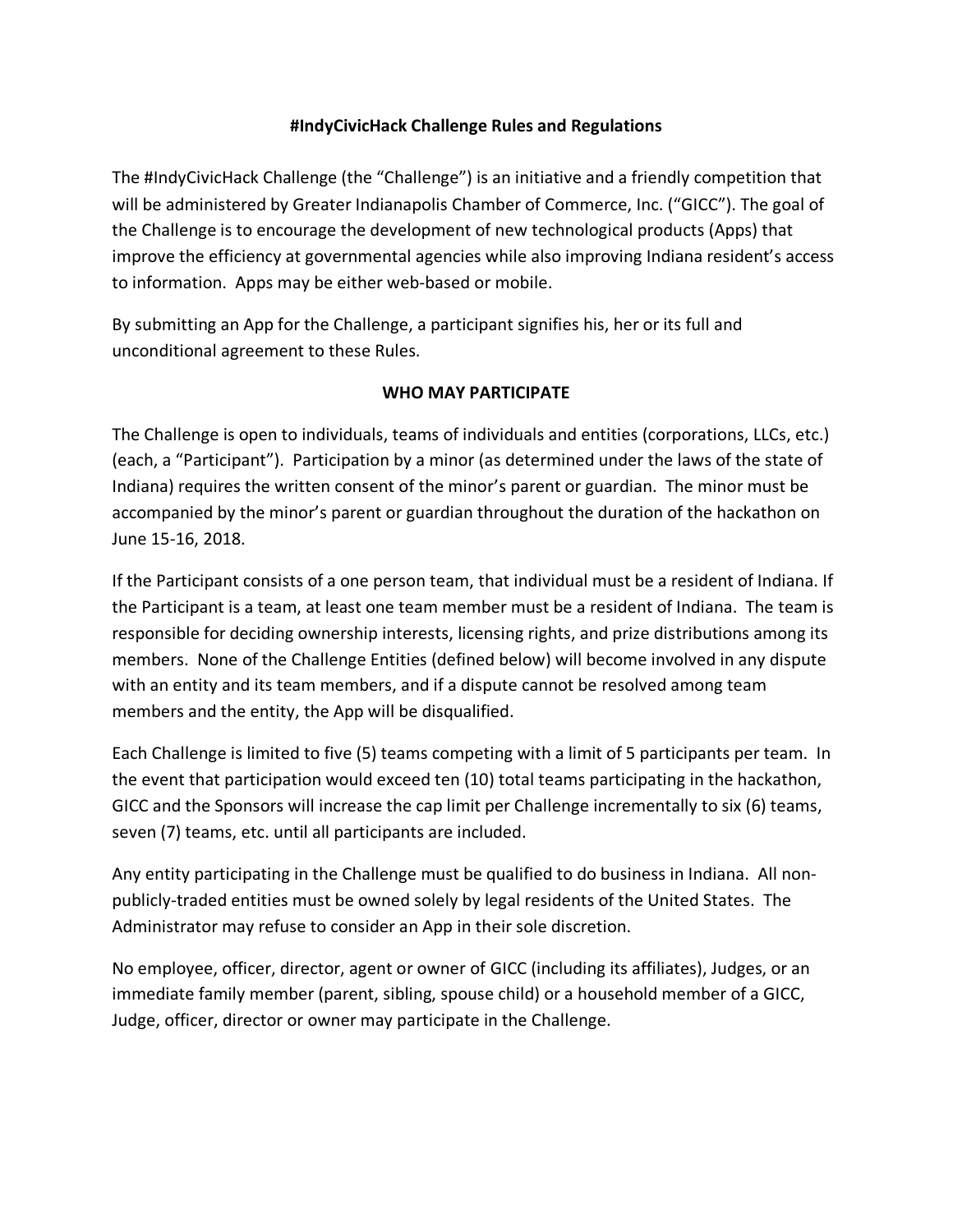Employees of GICC and the Sponsors who have had any involvement in the design of the Challenge or development of the Problems may not participate in the Challenge, and neither may members of his / her immediate family or household.

#### **HOW IT WORKS**

Each Challenge Sponsor will post a Challenge requiring Participants to develop an App that will solve a user problem facing their respective organizations. The Challenges will be posted on the Indy Chamber website, along with detailed instructions, deadlines for completion, and other relevant information.

By submitting an App, the Participant agrees to abide by all of these Rules of the Challenge and is subject to all the rules and limitations of the Challenge, even if the Participant later withdraws the App from competition. Additionally, each Participant agrees that the Judges have full discretion to eliminate or dock points should any Participant not adhere to the rules outlined in this document. By entering the Challenge, the Participant grants to the Sponsors, GICC and Judges a royalty-free license to use the App for the purpose of the Challenge.

To be eligible for consideration in the Challenge, an App shall not have been previously publicly available for sale or distribution via any commercial outlet or used for any other purpose in a commercial enterprise. The App must be the Participant's original work created for the Challenge. The Participant submitting the App must own all intellectual property rights and trade secrets in the App and have the full authority to license the use and further development of the App and license the App to third parties without restriction or limitation.

Each App must, at a minimum, support English language use, and all written parts of entries must be in English. Apps are expected to have been tested for basic functionality, accuracy of messaging, and integrity (i.e. security), and must be accessible to GICC and Judges for confirmation that the App functions and operates as described.

Each Challenge Sponsor will actively solicit and encourage public feedback for all Apps throughout the Challenge period. Participants are expected to make good-faith efforts to read and consider public feedback and to respond to it when appropriate.

#### **TIMELINE**

### 6:30p-4:00p June 15-16, 2018- Hackathon

Finalists may submit Apps only through Indychamber.com/hack and only between June 15, 2018 (the "Opening Date") and June 16, 2018 at 4:00 PM Eastern Daylight Time ("EDT") (the "Closing Date," and the dates between the Opening Date and Closing Date, the "Challenge Submission Period"). The Administrator's computer is the official time-keeping device for the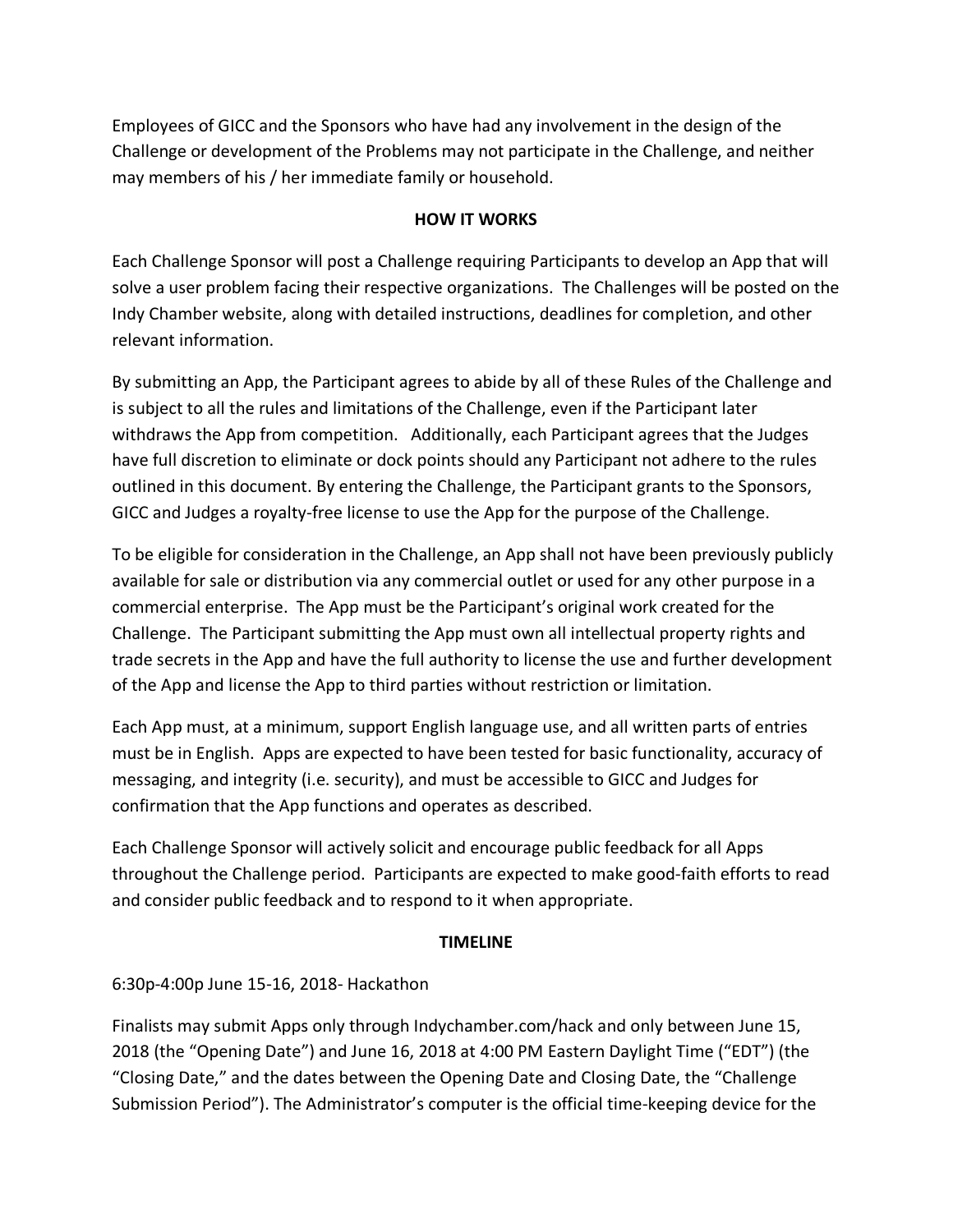Challenge. It is anticipated that a list of Winners will be announced at the conclusion of the event on June 16<sup>th</sup>.

### **PRIZES**

Each Challenge Sponsor will evaluate its own Apps. Evaluators will be selected by GICC and Challenge Sponsors, and will be employees or others who have significant insight into the problems presented and the technology used.

Sponsors and GICC may change or alter the Judging Criteria in their sole discretion without notice to Participants.

One winner per Challenge will be selected on June 16th, 2018

If the entrant is a team, the prize will be delivered to the team member that is a resident of Indiana or if there is more than one such team member, to the team member listed as the project leader. Sponsor shall have no obligation to allocate the prize amongst team members. Cash prizes are anticipated to be:

2. Compass Challenge- \$1,500

3. Innovators Challenge \$1,500

NOTE: Taxes on all prizes are the sole responsibility of the winner. Before being awarded any prize, the winner will be required to provide the Administrator with sufficient documentation and information to fully and correctly report the winnings to the relevant tax authority. The prizes will not be derived from State or public funds. Prizes are expected to be provided via contributions of sponsoring companies and universities. Sponsoring companies and universities are eligible to participate in the Challenge so long as they have no representatives as Judges or Evaluators.

### **JUDGING CRITERIA**

**The Food Compass Challenge will be graded against the following set of criteria:**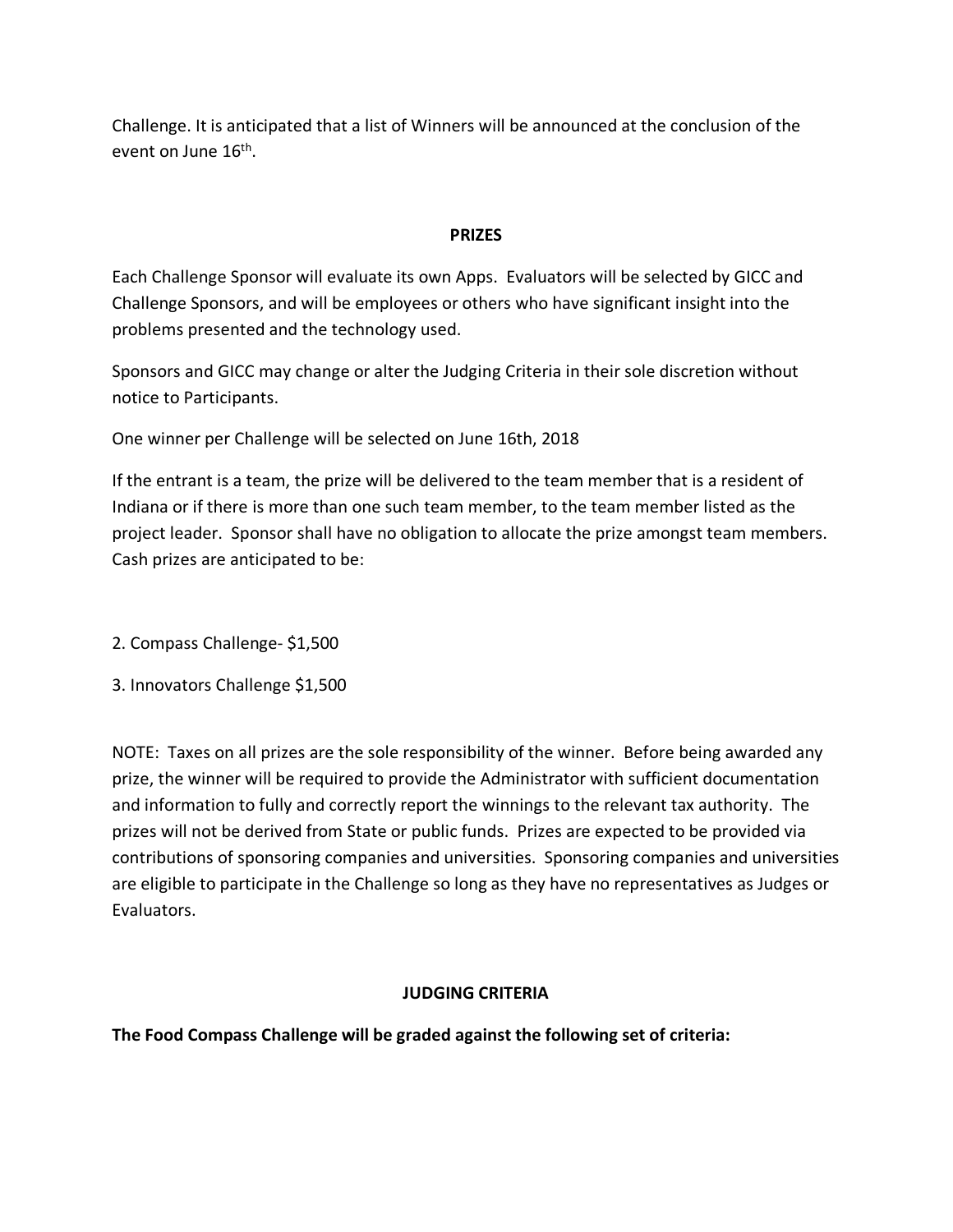Addressing the Challenge (50%): Demo should be able to show how the solution meets (or will meet the objective). Some, but not all functionality, may be present in the prototype; but, the demo should show how the solution solves the main problem.

Creativity and Innovation (25%): How creative or unique the solution is to meeting the objective.

Feasibility and Sustainability (15%): The demo should be able to describe how it can be sustained over time. Look for ease of support, maintenance...use of open source/public resources, what would a potential install or roll-out look like.

Accomplishment and Learning (10%): How much did the team learn from the customers to inform the solution, how nuanced is the solution, how many details from the customers are included?

# **The Innovators Challenge will be graded against the following set of criteria:**

Creativity and Innovation (60%): The tool is creative and innovative.

Customer and User Experience (30%): The tool provides a great user experience, based on a clever design. Attention to aesthetics, interaction and user interface, ease of use, it is intuitive.

Real World Applicability (10%): Would I use this tool? Is there a need in the real world? Does the tool solve a problem for our community?

### **INTELLECTUAL PROPERTY RIGHTS**

Acceptance of an App for the Challenge is not an acknowledgement or admission by either the Sponsors or Administrator of the novelty or originality of the App. By submitting an App in this Challenge, the Participant warrants and represents that the Participant owns all of the trade secrets, proprietary information, intellectual and industrial property rights in and to the App, and the App does not contain any third party copyrighted materials, and otherwise do not violate or infringe the rights, including, without limitation, patent, copyrights, trademark rights or rights of publicity/privacy, of any third party. The Participant will retain ownership rights in the App. However, as a condition of entry, the Participant grants the relevant Sponsors and Administrator a perpetual, irrevocable, worldwide, royalty-free and non-exclusive license to use, reproduce, publicly perform, publicly display and create derivative works from, any entry or App that Participant submits (1) for the purposes of testing and evaluating the App for purposes of the Challenge, and (2) to advertise, display, demonstrate, or otherwise promote the App and the Challenge. In addition, if an App is awarded a Prize, the Participant grants the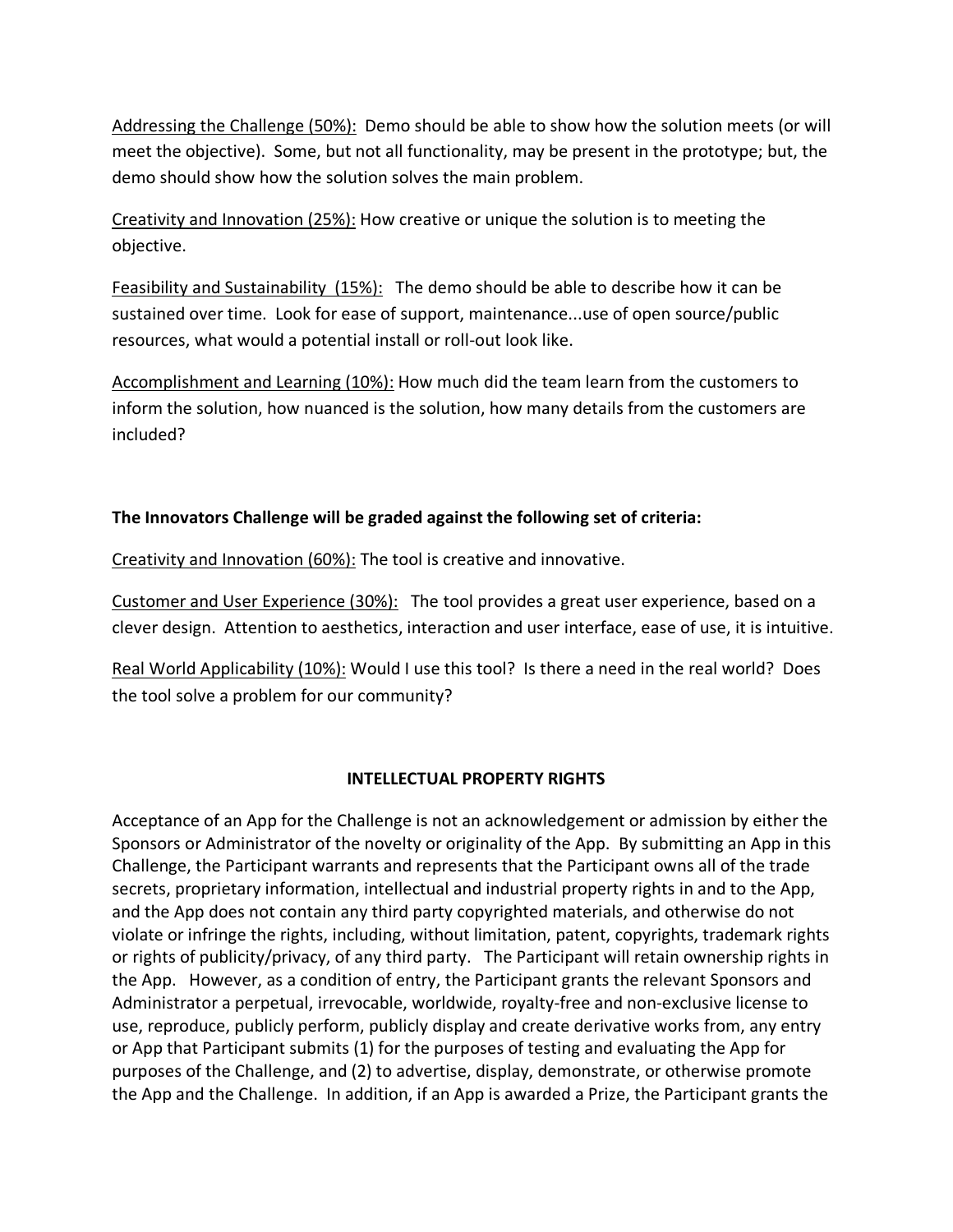relevant Challenge Sponsor a perpetual, irrevocable, worldwide, royalty-free and non-exclusive license to use, reproduce, publicly perform, publicly display and create a derivative work from, the App for the Challenge Sponsor's non-commercial use.

The relevant Challenge Sponsor and the Participant may agree separately regarding ongoing maintenance or updates of an App that wins a prize.

#### **OTHER INFORMATION**

All federal, state, and local laws and regulations apply. The Sponsors and Administrator reserve the right to disqualify any Participant from the Challenge if, in their sole discretion, they reasonably believe that the Participant has attempted to undermine the legitimate operation of the Challenge by cheating, deception, or other unfair practices.

Any false information provided within the context of the Challenge by any Participant, including, but not limited to, concerning identity, mailing address, telephone number, email address, age and consent of parent or guardian (if the Participant is a minor), ownership of rights to an App or any non-compliance with these Rules or the like may result in the immediate elimination of the Participant from the Challenge, in the Sponsors' or Administrator's sole discretion.

By accepting a prize, each Participant agrees and consents to the Sponsors use of Participant's name and/or likeness to name the Participant in promotional and advertising material as a winner of the Challenge without additional compensation for so long as the App is in use by the Challenge Sponsor.

To the maximum extent permitted by law, each Participant indemnifies and agrees to hold harmless the Challenge Sponsors, Sponsors, Administrator, Judges, Evaluators, and Techpoint.org, and agents or representatives thereof, (collectively, the "Challenge Entities") from and against any liability, claims, demands, losses, damages, costs and expenses resulting from any act, default or omission of the Participant and/or a breach of any warranty or other provision set forth herein. To the maximum extent permitted by law, each Participant agrees to defend, indemnify and hold harmless the Challenge Entities from and against any and all claims, actions, suits or proceedings, as well as any and all losses, liabilities, damages, costs and expenses (including reasonable attorneys' fees) arising out of or accruing from (a) any App or other material uploaded or otherwise provided by the Participant that infringes any copyright, trademark, trade secret, trade dress, patent or other intellectual property right of any person or defames any person or violates their rights of publicity or privacy, (b) any misrepresentation made by the Participant in connection with the Challenge; (c) any non-compliance by the Participant with these Rules; (d) claims brought by persons or entities arising from or related to the Participant's involvement with the Challenge; (e) acceptance, possession, misuse or use of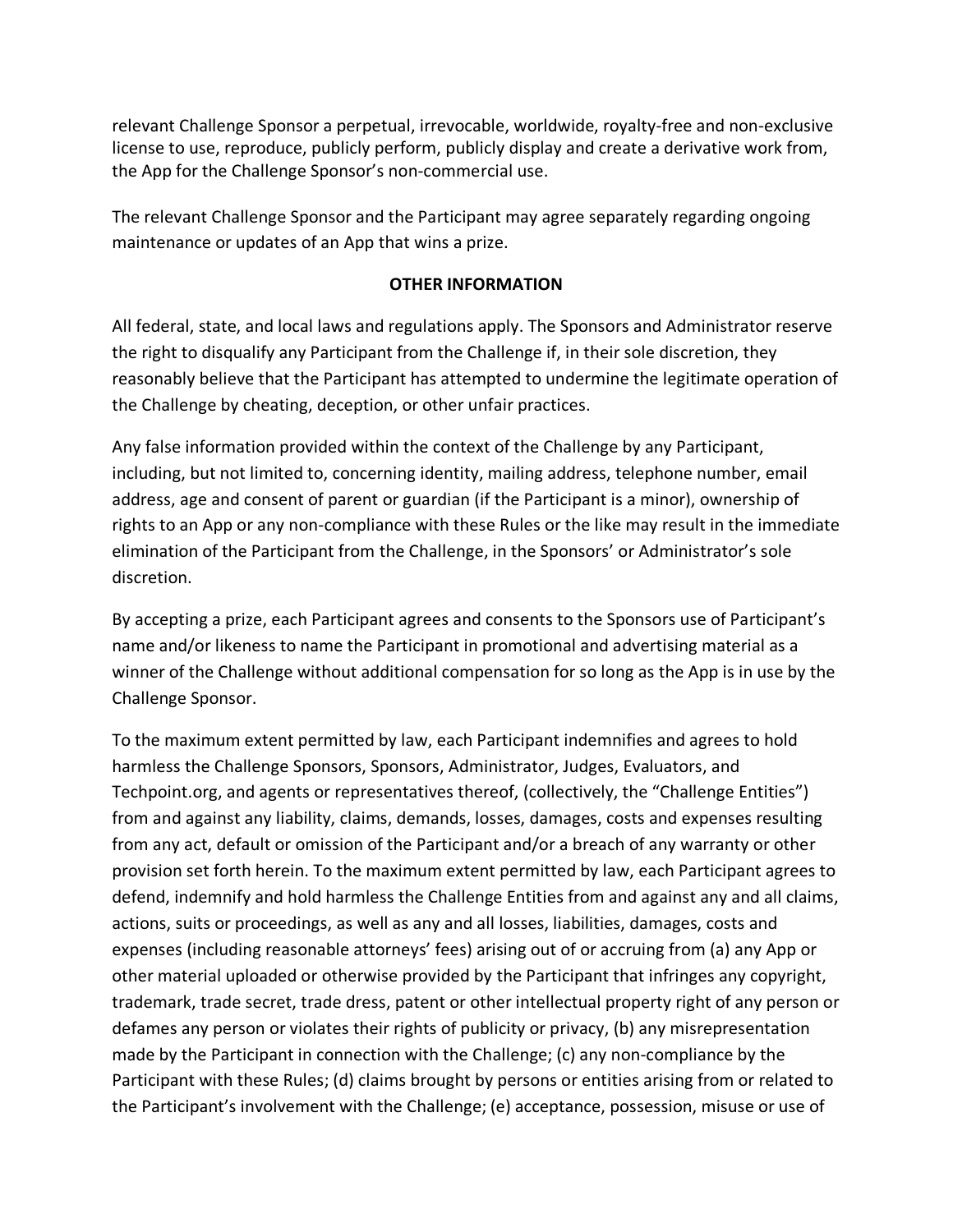any prize or participation in any Challenge-related activity or participation in this Challenge; (f) any error in the collection, processing, or retention of entry information; or (g) any typographical or other error in the printing, offering or announcement of any prize or winners.

The Participant agrees as a condition of entering the Challenge that the Challenge Entities are under no duty or obligation to award prizes, treat Apps confidentially, protect any trade secrets, intellectual property, proprietary information or personal or corporate data of the Participant. That Participant agrees that the Challenge Entities are under no obligation to return any data or information to the Participant, and that there is no obligation to select a winner. Challenge Entities may suspend or terminate the competition at any time without notice to Participants.

The Participant acknowledges and agrees that all decisions of the Judges are final, binding and conclusive.

#### **DISPUTES**

Each Participant agrees that: (1) any and all claims, judgments, and awards shall be limited to actual out-of-pocket costs incurred, including costs associated with entering this contest, but in no event attorneys' fees; and (2) under no circumstances will Participant be permitted to obtain awards for, and Participant hereby waives all rights to claim punitive, incidental, and consequential damages, and any other damages, other than for actual out-of-pocket expenses, and any and all rights to have damages multiplied or otherwise increased. IN NO EVENT SHALL THE CHALLENGE ENTITIES BE LIABLE TO ANY PARTICIPANT OR WINNER FOR DAMAGES THAT EXCEED THE VALUE OF THE PRIZE TO BE AWARDED TO ANY PARTICIPANT IN THIS CHALLENGE.